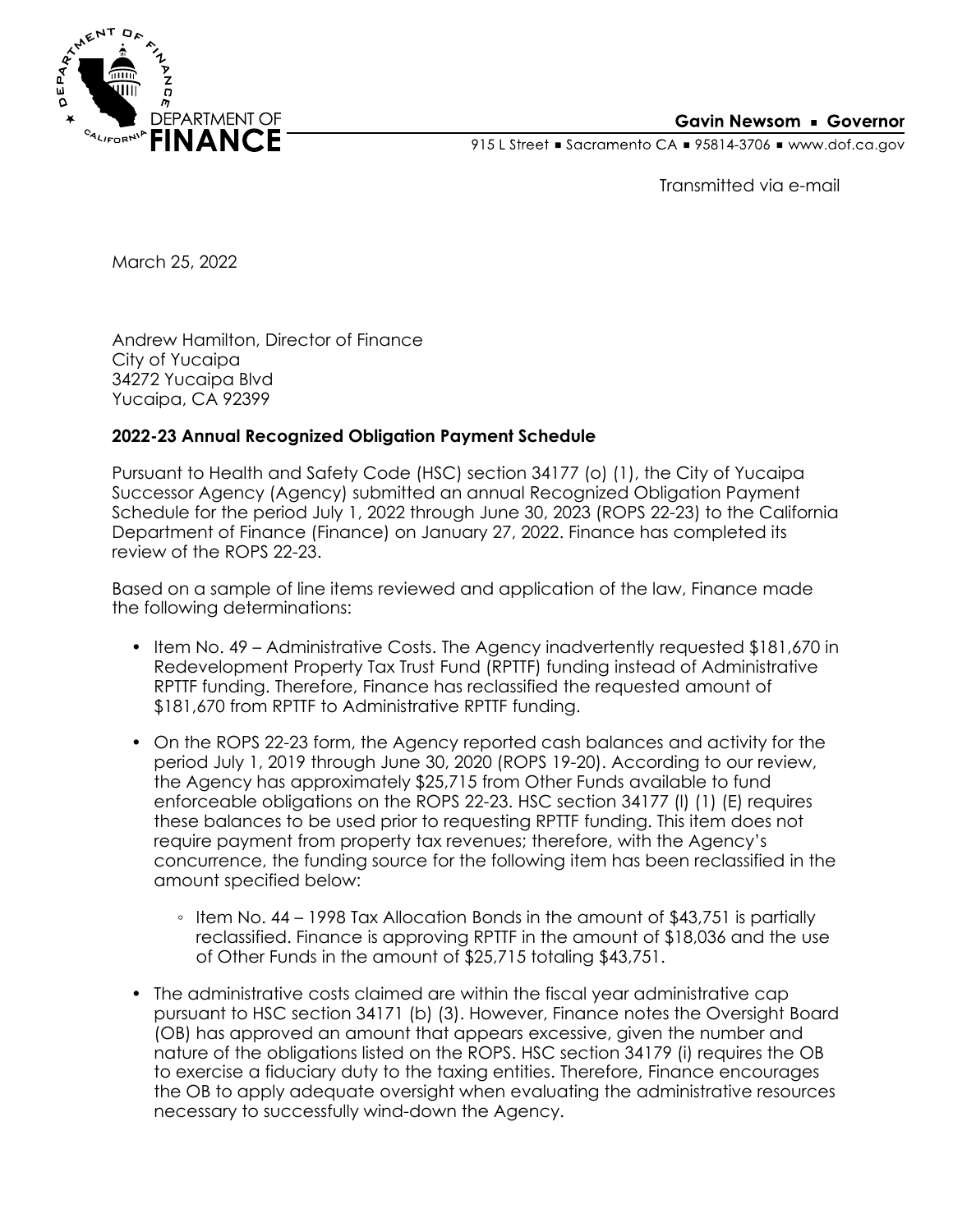Andrew Hamilton March 25, 2022 Page 2

Pursuant to HSC section 34186, successor agencies are required to report differences between actual payments and past estimated obligations (prior period adjustments) for the July 1, 2019 through June 30, 2020 (ROPS 19-20) period. The ROPS 19-20 prior period adjustment (PPA) will offset the ROPS 22-23 RPTTF distribution. The amount of RPTTF authorized includes the PPA resulting from the County Auditor-Controller's review of the PPA form submitted by the Agency.

The Agency's maximum approved RPTTF distribution for the reporting period is \$685,595, as summarized in the Approved RPTTF Distribution table (see Attachment).

RPTTF distributions occur biannually, one distribution for the July 1, 2022 through December 31, 2022 period (ROPS A period), and one distribution for the January 1, 2023 through June 30, 2023 period (ROPS B period), based on Finance's approved amounts. Since this determination is for the entire ROPS 22-23 period, the Agency is authorized to receive up to the maximum approved RPTTF through the combined ROPS A and B period distributions.

Except for the adjusted items, Finance approves the remaining items listed on the ROPS 22-23 at this time. If the Agency disagrees with our determination with respect to any items on the ROPS 22-23, except items which are the subject of litigation disputing our previous or related determinations, the Agency may request a Meet and Confer within five business days from the date of this letter. The Meet and Confer process and guidelines are available on our website:

# [http://dof.ca.gov/Programs/Redevelopment/Meet\\_And\\_Confer/](http://dof.ca.gov/Programs/Redevelopment/Meet_And_Confer/)

The Agency must use the RAD App to complete and submit its Meet and Confer request form.

Absent a Meet and Confer, this is our final determination regarding the obligations listed on the ROPS 22-23. This determination only applies to items when funding was requested for the 12-month period. If a determination by Finance in a previous ROPS is currently the subject of litigation, the item will continue to reflect the determination until the matter is resolved.

The ROPS 22-23 form submitted by the Agency and this determination letter will be posted on our website:

# <http://dof.ca.gov/Programs/Redevelopment/ROPS/>

This determination is effective for the ROPS 22-23 period only and should not be conclusively relied upon for future ROPS periods. All items listed on a future ROPS are subject to Finance's review and may be adjusted even if not adjusted on this ROPS or a preceding ROPS. The only exception is for items that have received a Final and Conclusive determination from Finance pursuant to HSC section 34177.5 (i). Finance's review of Final and Conclusive items is limited to confirming the scheduled payments as required by the obligation.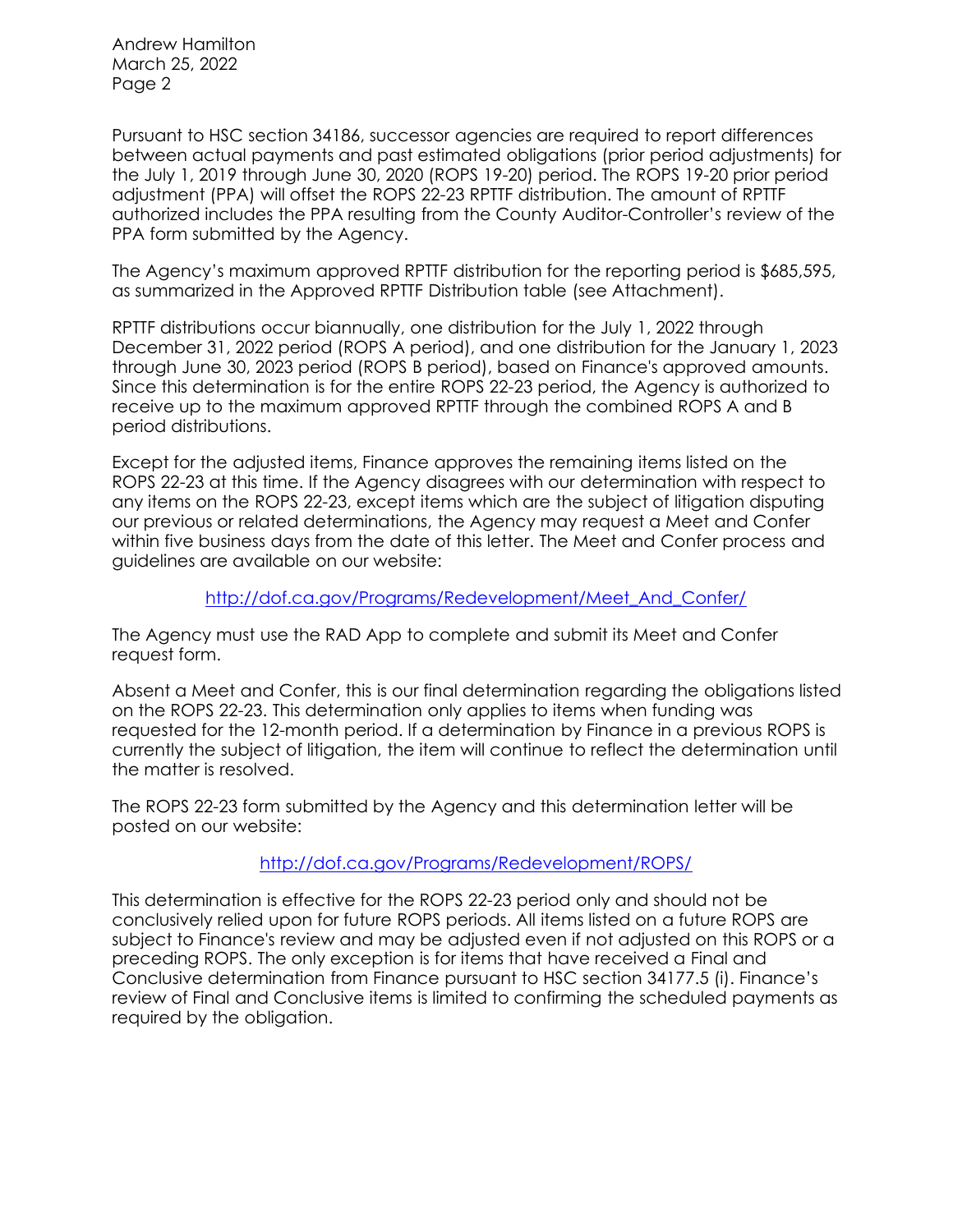Andrew Hamilton March 25, 2022 Page 3

The amount available from the RPTTF is the same as the amount of property tax increment available prior to the enactment of the redevelopment dissolution law. Therefore, as a practical matter, the ability to fund the items on the ROPS with property tax increment is limited to the amount of funding available to the Agency in the RPTTF.

Please direct inquiries to Zuber Tejani, Supervisor, or Michael Barr, Staff, at (916) 322-2985.

Sincerely,

Charyl S. McComick

JENNIFER WHITAKER Program Budget Manager

Linda Santillano, Chief Deputy, Property Tax, San Bernardino County cc: Ryan M. Blackerby, Accounting Manager, City of Yucaipa